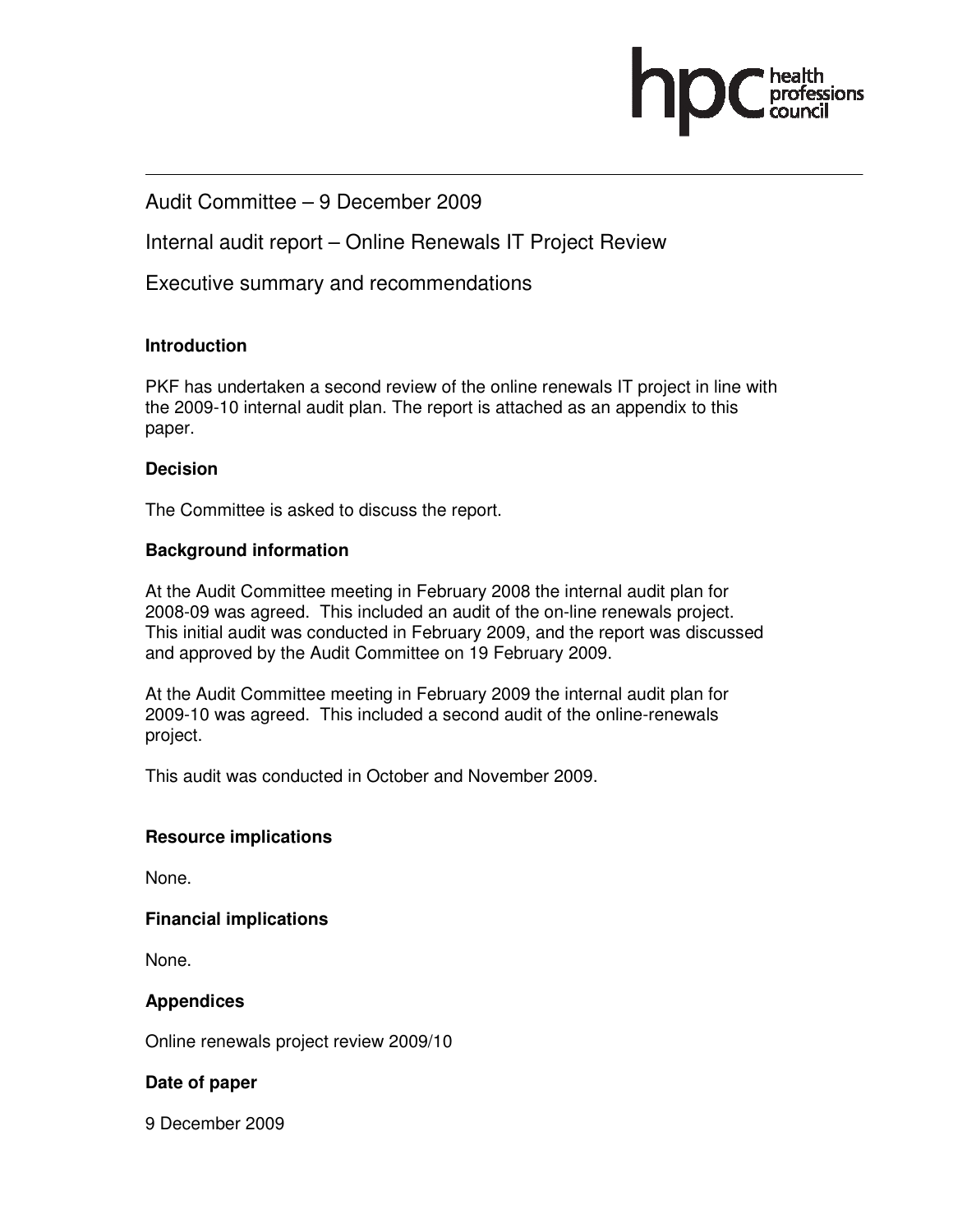

## **Health Professions Council**

# **Online renewals project review 2009/10**

Final November 2009 **Confidential** 



Accountants & business advisers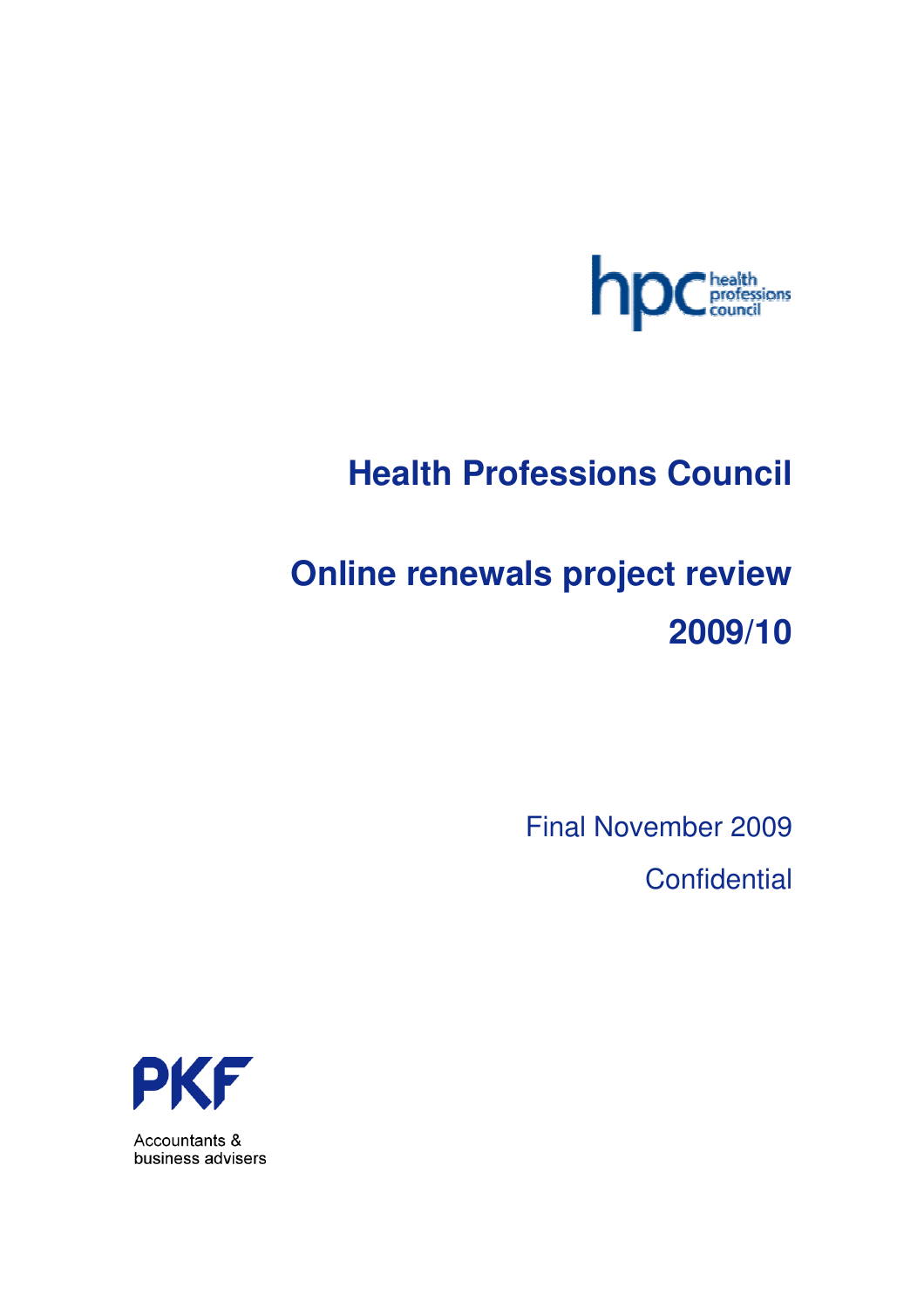## **Contents**

#### **Project timescales**

| Date project commenced                  | 29/10/09 |
|-----------------------------------------|----------|
| Date field work completed               | 25/11/09 |
| Date draft report issued                | 26/11/09 |
| Date<br>management comments<br>received | 27/11/09 |
| Date final report issued                | 27/11/09 |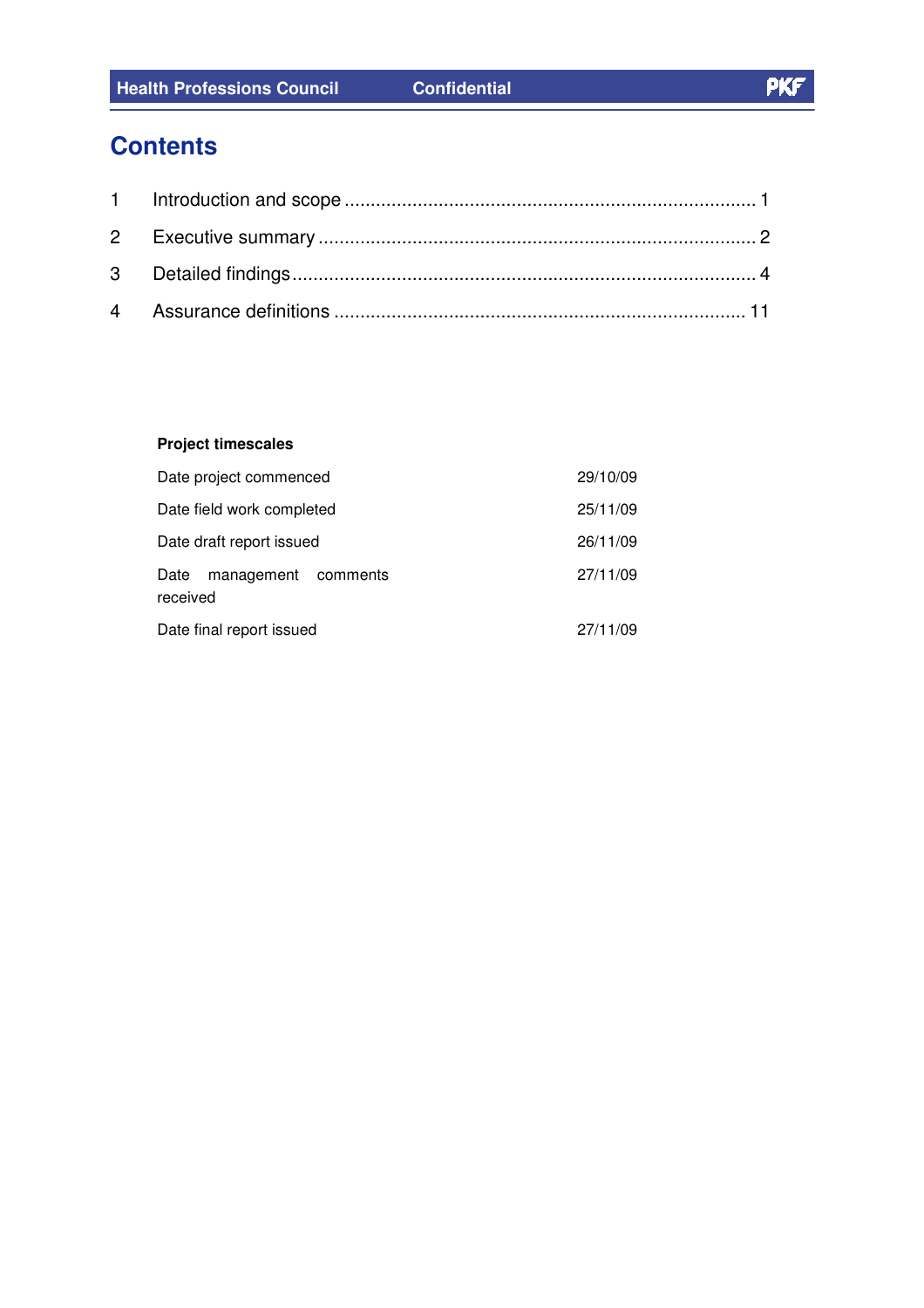## **1 Introduction and scope**

1.1 In accordance with our 2009/10 internal audit programme that was agreed with management and the Audit Committee in February 2009, we have undertaken a second review of the Health Professions Council's ("HPC's") on-line renewals project as it progresses during 2009. Our work specifically focused upon the system testing and implementation phase of the project. The audit supports the annual statement on internal control required by HM Treasury and was carried out in accordance with Government Internal Audit Standards.

#### **Scope of our work**

- 1.2 As specified in our audit programme, the aim of this project was to provide assurance to the HPC that the planning and management controls over the on-line renewals project testing and implementation were adequate and operating as expected. We reviewed the management arrangements over the risks identified by the HPC in relation to this area, including IT risk management and project management and progress reporting arrangements.
- 1.3 Specifically we have not commented upon the viability of the proposed IT solution, which would be beyond the scope of our internal audit programme. As we have noted in the following sections of this report the HPC has taken specialist technical advice from other parties in respect of this matter.
- 1.4 The work was carried out primarily by holding discussions with relevant staff and management and reviewing the relevant documentation in relation to the specification of the system and project planning and reporting. The audit fieldwork was completed in October and November 2009.
- 1.5 This report has been prepared as part of the internal audit of the Health Professions Council under the terms of our engagement letter for internal audit services. It has been prepared for the Health Professions Council and we neither accept nor assume any responsibility or duty of care to any third party in relation to it.
- 1.6 The conclusions and recommendations are based on the results of audit work carried out and are reported in good faith. However, our methodology is dependent upon explanations by managers and sample testing and management should satisfy itself of the validity of any recommendations before acting upon them.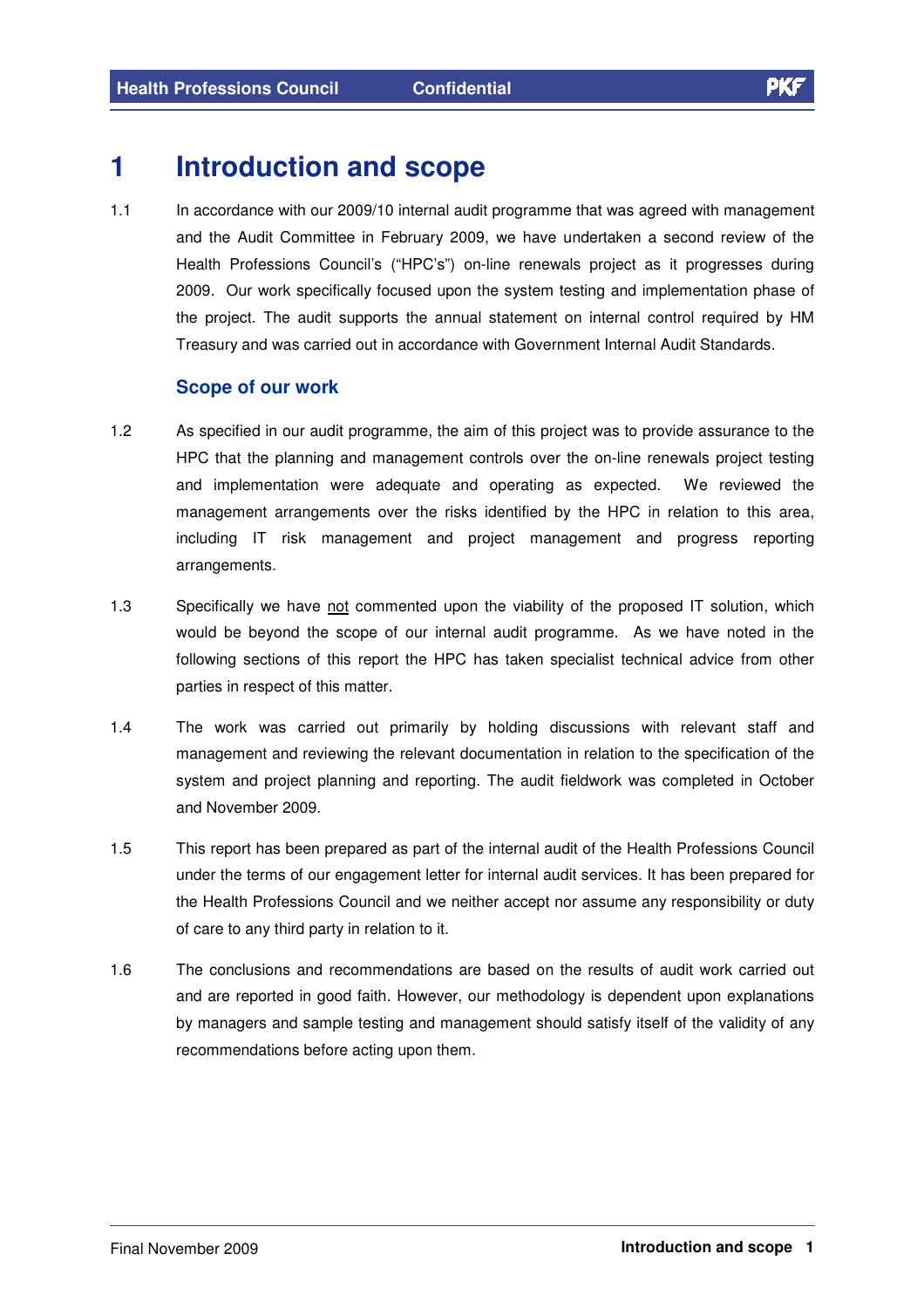## **2 Executive summary**

2.1 This report summarises the work undertaken by PKF within the agreed scope of our review of the controls over the HPC's on-line renewals project. The work was performed as part of our agreed internal audit plan for 2008/09.

#### **Background**

2.2 The HPC is seeking to improve the service it provides to its registrants when they renew by giving them the opportunity to make their declaration and payment via the Internet. The online renewals project was formed to develop this new service offering to the HPC's registrants. The design of the system was largely undertaken during 2008/09. The focus of the Project Team for 2009/10 was therefore primarily upon the system build, testing and implementation.

#### **Our assessment**

- 2.3 Based on the audit work carried out we have concluded that the HPC's controls over the implementation of the new on-line renewals system were sound and have been operating effectively to date, although there remains some further work and system testing to be undertaken before the system becomes operational.
- 2.4 We noted that many of the key risks associated with the project, notability in relation to usability scalability and security issues were addressed in detail through the design of the system, drawing upon specialist technical advisors to ensure that best practice in these areas was followed. Our review work has indicated that technical advisors have continued to be used to undertake the testing and implementation phase of the project. We understand that the support of these advisors will continue until the implementation is completed.
- 2.5 Nevertheless, whatever protection an organisation puts into place, there will always remain a danger that an expert and determined hacker could access its data or the credit/ debit card details of registrants. There is also the threat of phishing through which a fraudster could set up a duplicate of the HPC's portal and convince unsuspecting registrants to provide the fraudulent site with their personal details and the HPC needs to have agreed contingency plans with their internet service provider for dealing with the consequences of this.
- 2.6 However, in our view the HPC has taken the appropriate advice and built the security measures suggested by professional specialists into the design of the system accordingly.
- 2.7 We noted that the Project Team has adopted the HPC's highlight reports format for reporting as the project has progressed and that the project has been included in the HPC's major projects score card report which is presented to EMT every two weeks.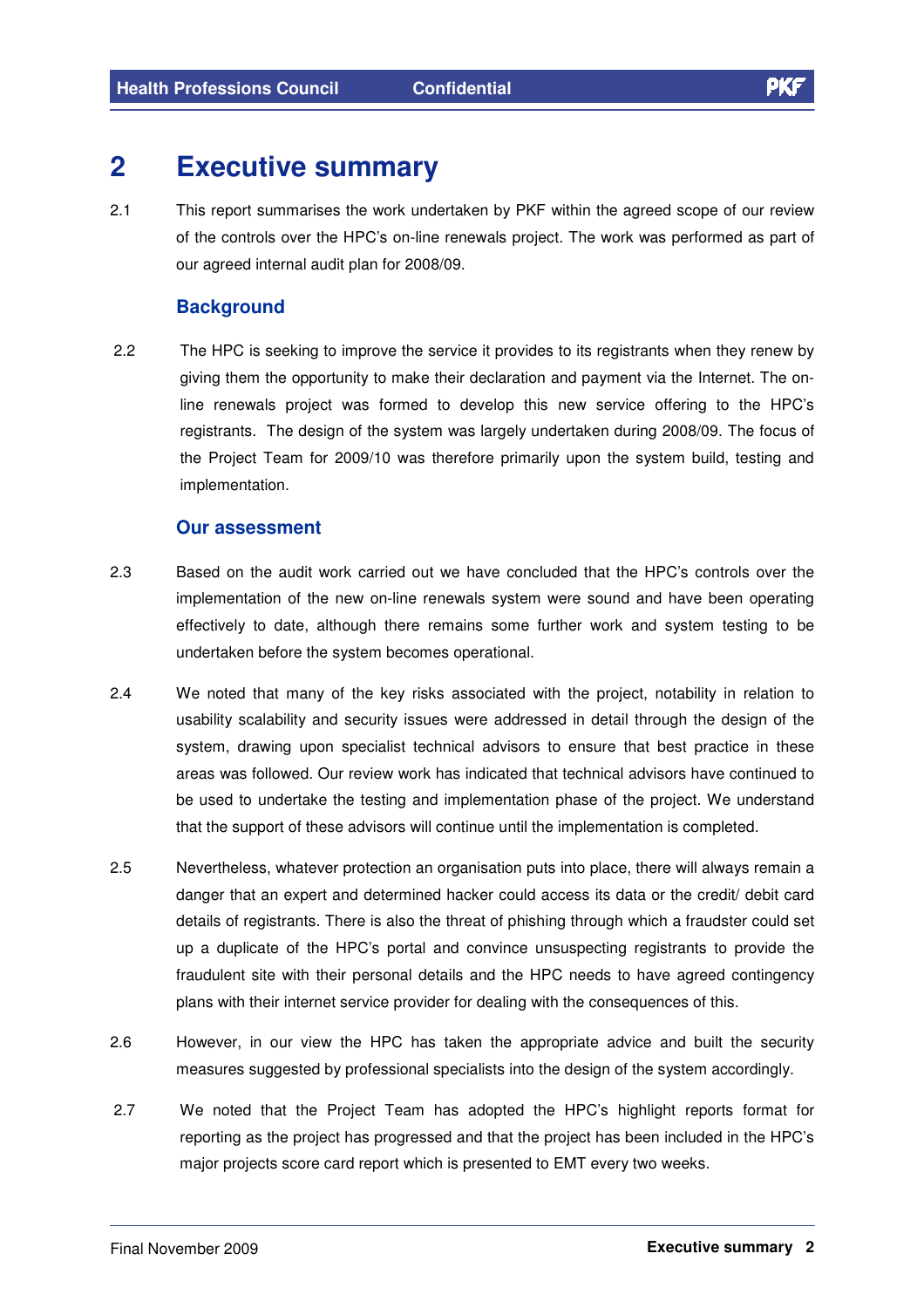- 2.8 The Finance and Resources Committee has also received regular updates on the project during 2009/10, through the Operations report and Information Technology reports presented to each meeting.
- 2.9 In spite of these arrangements, we noted that the project has slipped by thirteen weeks in total and is now expected to be completed in mid-December. We understand that the various reasons for the delays were as follows:
	- DSL delivered the user acceptance testing late by two weeks;
	- User acceptance testing results being addressed and recalculation of production preparation time extended the project by six weeks;
	- Installing the leased line caused two weeks of delays; and
	- A further three weeks of delays in the load balancer/ leased line configuration.
- 2.10 However, the project management arrangements were operating effectively and enabled the delays to be highlighted and action to be taken by the HPC on a timely basis. This matter has now been resolved. There still remains some further testing to be undertaken and the implementation needs to be completed. We understand that the project management and reporting arrangements will continue to operate until the project is finalised.
- 2.11 Going forward as the system becomes operational it is planned that on-line renewal will be optional and registrants will still have the opportunity to follow the HPC's existing registration procedures. A communications and marketing programme is to be developed to raise awareness of the new on-line renewal service and to progressively encourage health professionals to renew their registration on-line reducing the pressure on the Registration Department at peak times for professional renewals in the future.
- 2.12 We have not therefore raised any recommendations in relation to this area. The detailed findings of our work are set out in the following sections of this report.
- 2.13 Finally, we wish to thank all members of staff for their availability, co-operation and assistance during the course of our review.

**PKF (UK) LLP November 2009**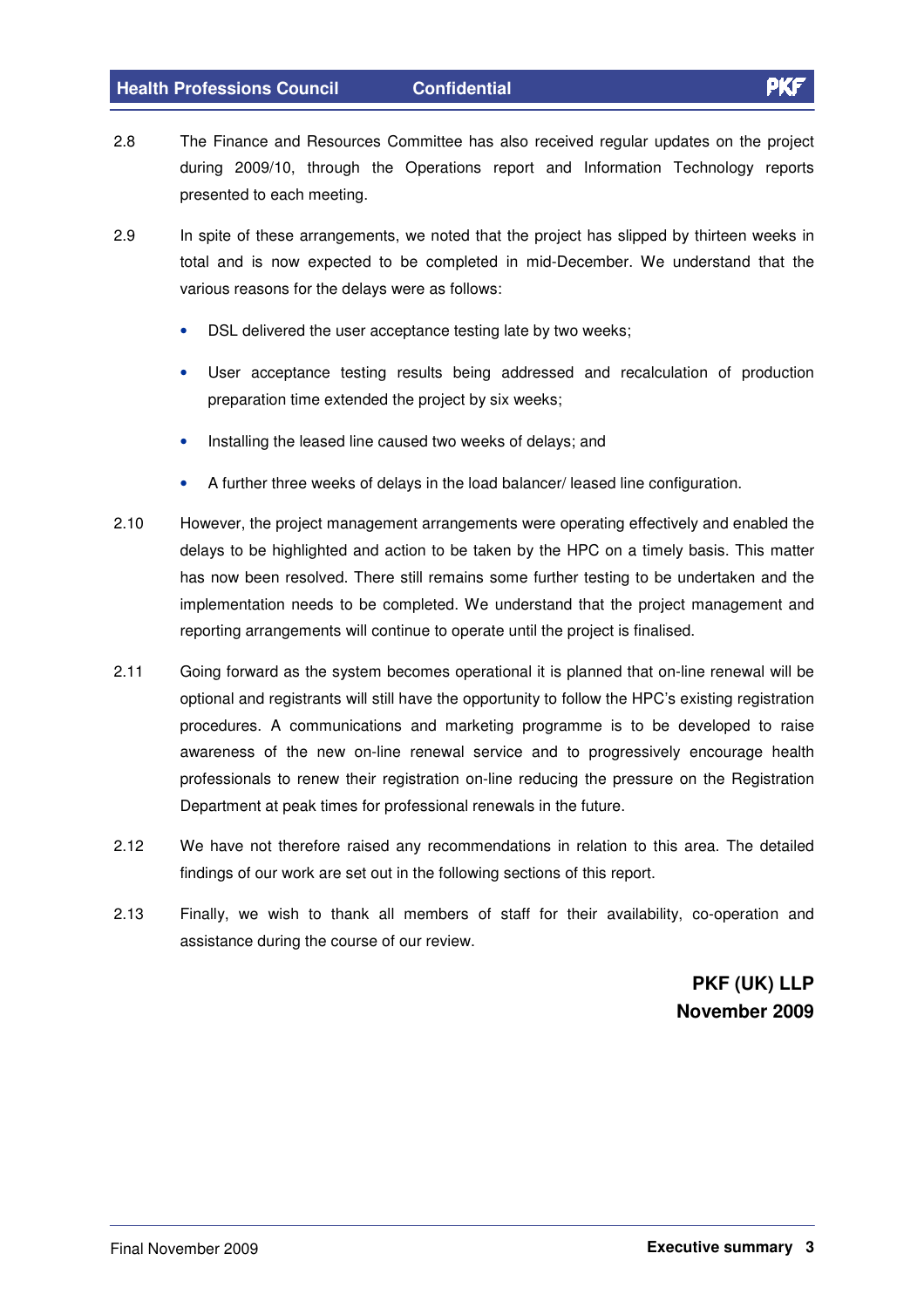## **3 Detailed findings**

#### **Background**

- 3.1 The HPC is seeking to improve the service it provides to its registrants when they renew by giving them the opportunity to make their declaration and payment via the Internet. The online renewals project was formed in 2008/09 to develop this new service offering to the HPC's registrants.
- 3.2 The new system needs to enable registrants to access a hosted Internet web portal, to log in and be authenticated securely, to renew their application and to initiate payment of their registration fees by accessing a secure credit/debit card payment facility or downloading the necessary direct debit mandate forms.
- 3.3 As part of the planning for this project the HPC defined the following key objectives for the on-line renewals solution:

#### **ON-LINE RENEWALS SOLUTION- KEY OBJECTIVES**

- Usability the system needs to be easy to use to ensure registrants continue to use this service channel;
- Security since the HPC is a public body, storing 180,000 individuals' personal details, it is paramount that the system is safe and secure to use; and
- Scalability the system needs the ability to increase the amount of current users to the system quickly and efficiently.
- 3.4 The high level aims specified for this project are to:
	- Increase customer services;
	- Reduce telephone calls from registrants about process;
	- Provide a "24/7" service online / self service;
	- Cope with future increase of registrants;
	- Provide future additional services more easily;
	- Reduce renewal calls and paper resulting in potential cost savings;
	- Communicate better with registrants a more transparent process; and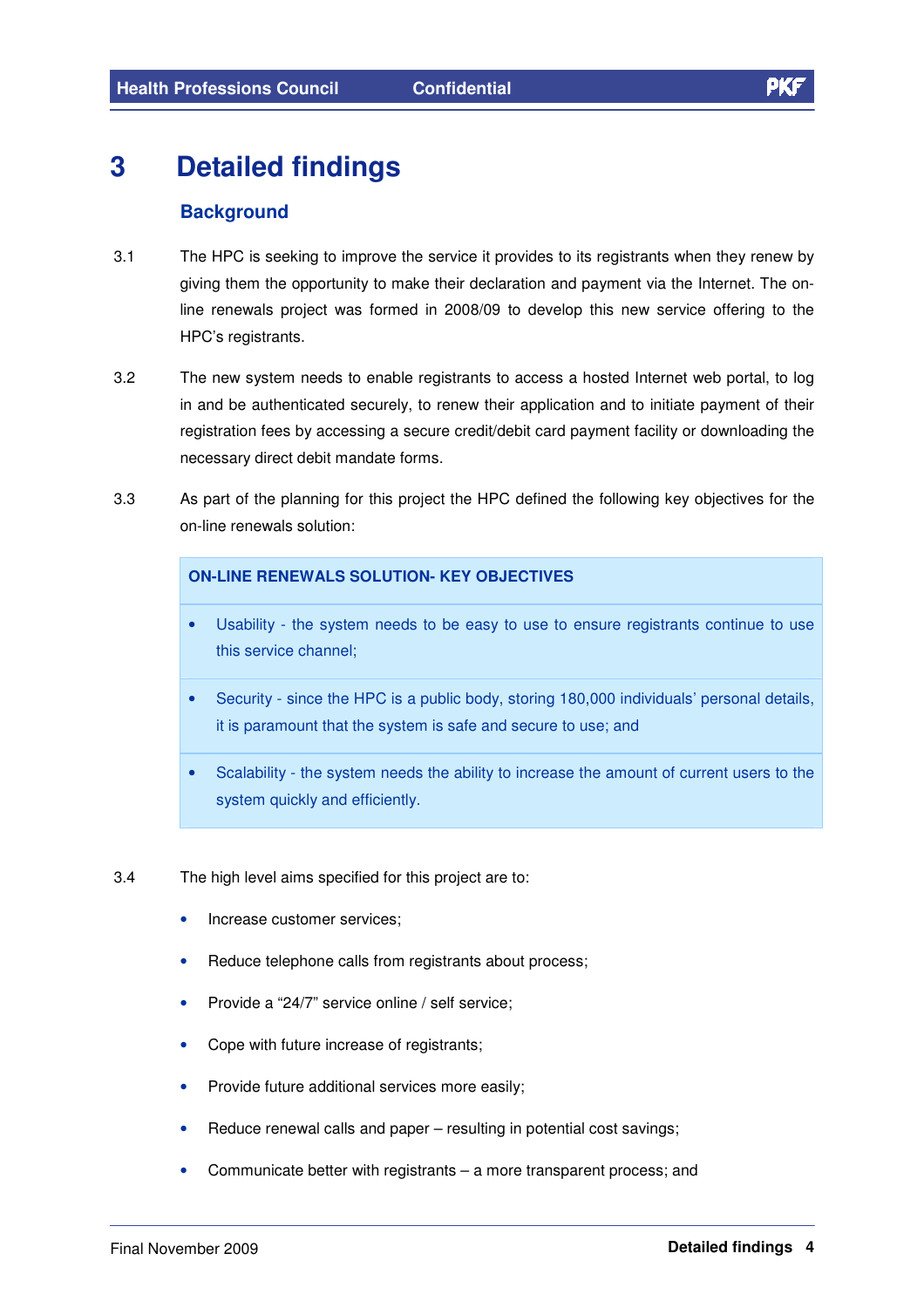- However, it must be a proportional solution to HPC's revenue.
- 3.5 The HPC was aiming for this system to be operational as quickly as possible to meet the demands of the next round of renewing registrants, with renewals beginning in June 2009, with the higher volume professions renewing by February 2010.

#### **Key risks**

- 3.6 The key risks included in the HPC's risk register in relation to the on-line renewals project are as follows:
	- (5.1) Software virus damage;
	- (8.6) on-line renewals project;
	- (17.1) electronic record data security;
	- (17.3) data held by third parties; and
	- (17.4) data received from third parties.

#### **Principal management controls**

- 3.7 At the time of our last review of this project in 2008/09, we noted that the principal management controls through which the HPC was seeking to manage these risks were as follows.
- 3.8 Management had engaged the necessary technical advisors to support the implementation and to provide the expertise necessary to manage the risks of software virus/ IT fraud threats and reduce the risk of error.
- 3.9 We also noted that each stage of the process had been undertaken methodically and reviewed by management and appointed technical specialists when necessary. We concluded that these controls were sound at that stage of the project. Fuller details of the operation of these controls are set out in our report dated February 2009.
- 3.10 The project has continued into 2009/10 as planned and has been subject to similar controls. Now that the system design and development phase has been completed, the main elements of the project to be undertaken during this financial year involve:
	- Completion of the system build;
	- Integration of the system with the external credit card handler;
	- Testing:
	- Training; and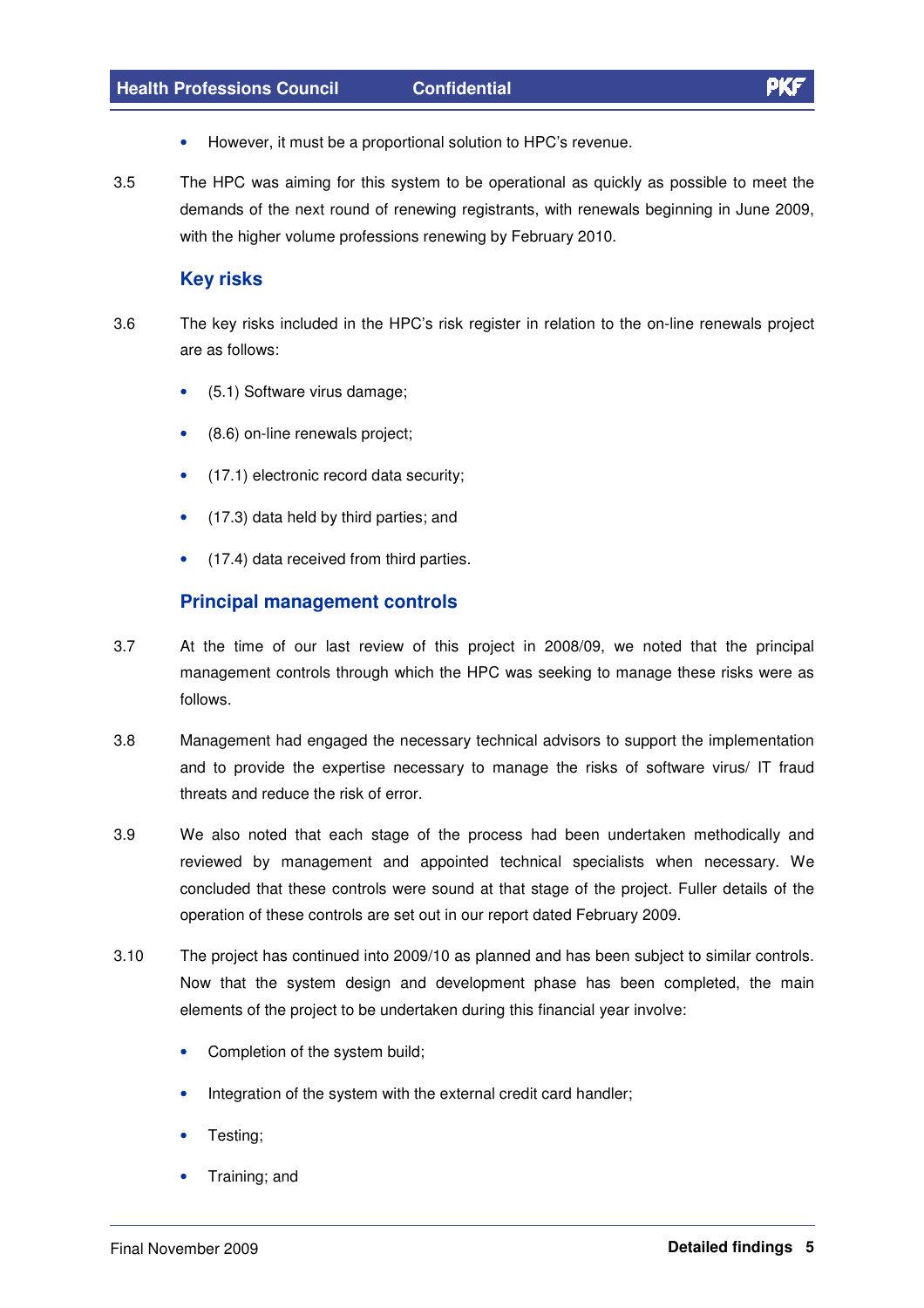Roll out.

3.11 The key project milestones scheduled for 2009/10 are as follows:

| <b>Project milestones</b>                                              | <b>Planned timeline</b>                      |
|------------------------------------------------------------------------|----------------------------------------------|
| Selection of load testing provider                                     | March 2009                                   |
| Integration of system with credit card handler                         | May 2009                                     |
| Design of user acceptance test scripts                                 | May 2009                                     |
| Complete system build                                                  | June 2009                                    |
| Installation of leased line between Kennington and online<br>system    | June 2009                                    |
| User acceptance testing                                                | June/ July 2009                              |
| Obtain analytics tool to analyse web site usage and user<br>experience | September 2009                               |
| Load testing                                                           | August/ September 2009                       |
| Training and implementation and roll out                               | September - 1 <sup>st</sup> November<br>2009 |

- 3.12 The principal management controls through which the HPC is seeking to manage its risks during this period of the project continue to be the:
	- Engagement of experts in usability, scalability and security to support specification design, implementation and quality assurance testing; and
	- Project progress monitoring following the HPC's project management methodology.
- 3.13 Our findings in relation to these controls are as follows:

#### **Findings**

#### **Usability, scalability and security controls quality assurance**

3.14 Digital Steps Limited ("DSL") was appointed as the HPC's registration system software developer and responsible for delivering the online renewals system to the specified requirements and architecture design.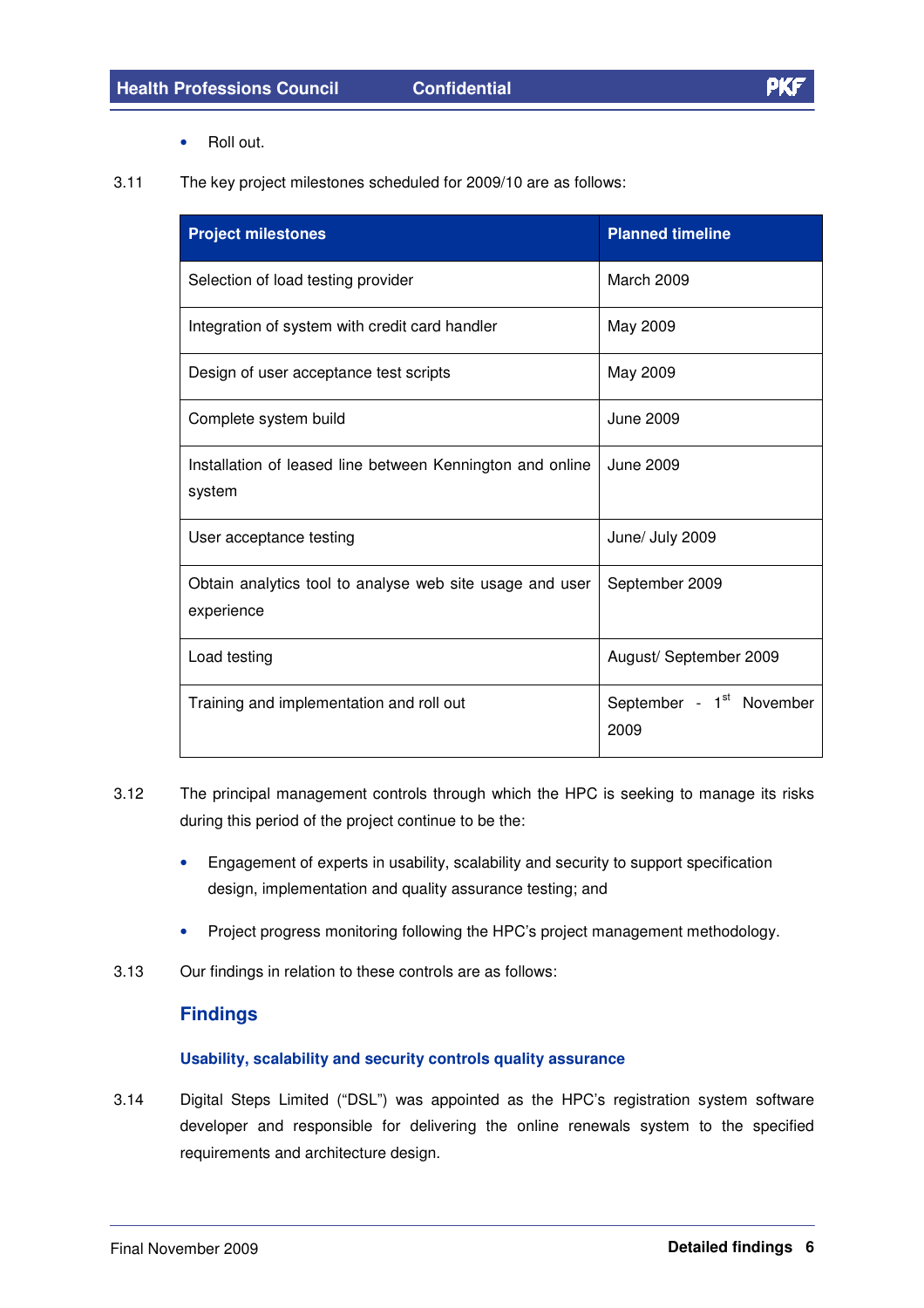- 3.15 NCC Group was engaged by the HPC to provide advice on system scalability and security.
- 3.16 DSL developed a software architecture document ("SAD") in partnership with NCC Group setting out the following information regarding the delivery of the on-line renewals project:
	- An outline description of the software architecture required, including major software components and their interactions;
	- Common understanding of the architectural principles used during design and implementation;
	- Description of the hardware and software platforms on which the system is built and deployed; and
	- Explicit justification of how the architecture meets the HPC's non-functional requirements.
- 3.17 A Software Network Architecture Document ("SNAD") was also prepared setting out a description of the network hardware architecture. Additional design documents were also written by NCC Group to validate the HPC's authentication model and the revised disaster recovery capabilities required.
- 3.18 At this stage NCC Group undertook a detailed analysis of the system network architecture and the software architecture options to assess the potential threats of software virus damage or IT fraud.
- 3.19 DSL then prepared three key documents setting out how they would implement the proposed solution as follows:
	- Functional design specification. This describes the functional solution for the Online Renewals project based on the functional requirements described in the HPC document;
	- Functional implementation. This describes how the system was to be functionally implemented; and
	- Deployment document. This describes the tasks necessary to take the design functionality and deploy it into the production environment.
- 3.20 Etre was engaged to provide usability and accessibility advice and knowledge to ensure the system can be easily used by registrants. They developed the usability requirements (a set of requirements the system needs to meet to ensure it abides by industry standards and best practises), wire frame diagrams (low fidelity screen snaps shots of the system) and designed a working prototype of the online renewals system.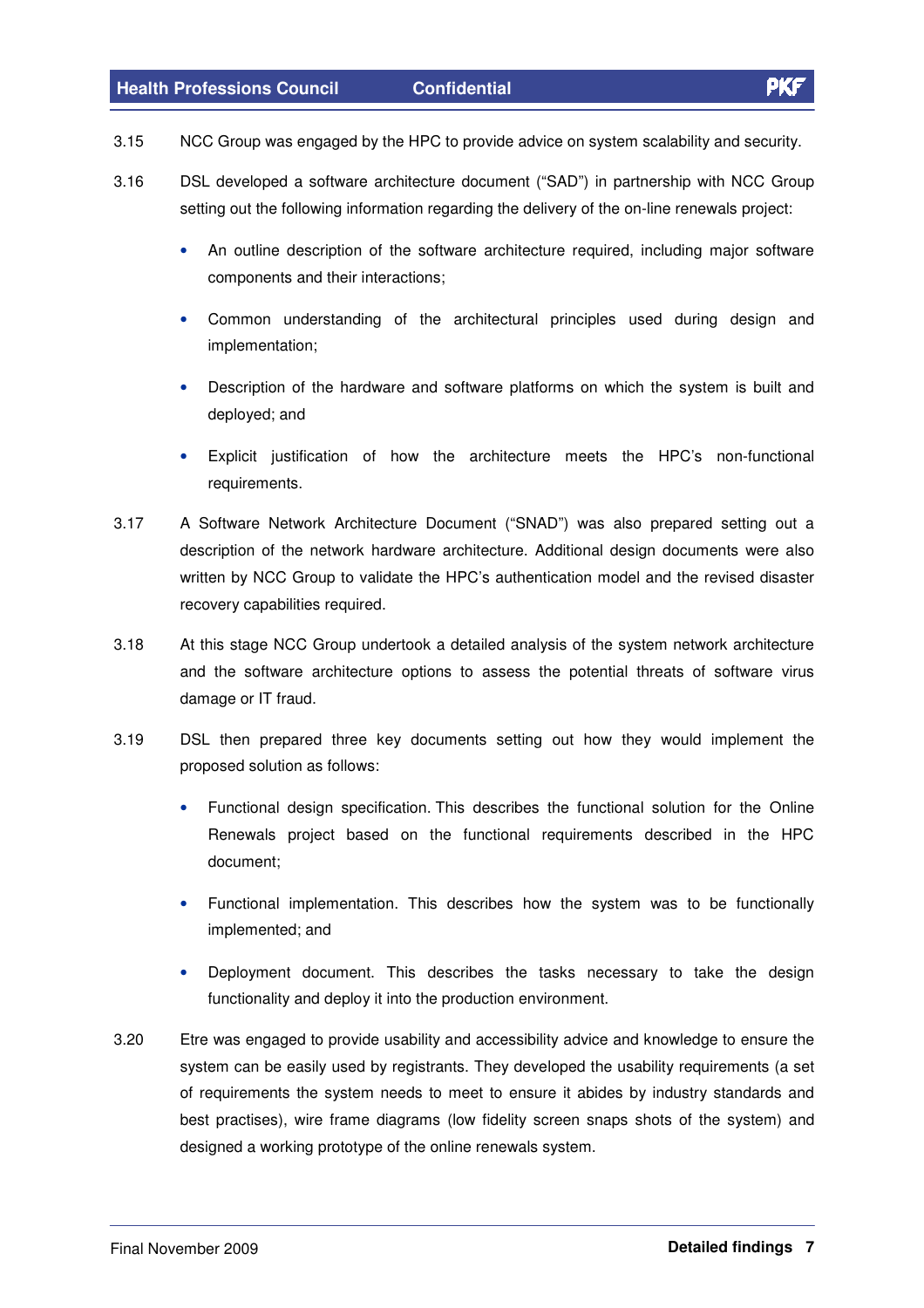- 3.21 This work was based upon the functional and non-functional requirements previously developed by the project team with specialist consultancy support from NCC Group, particularly the usability and accessibility design considerations.
- 3.22 As was reported to the Finance & Resources Committee meeting in March 2009 the working prototype was tested with ten registrants under laboratory conditions, the results of the testing were then analysed and a list of improvements were produced, which resulted in modifications to the prototype.
- 3.23 DSL began to build the system to the design specification in January 2009. At March 2009 it was reported to the Finance & Resources Committee that following two iterations of the agreed build programme a demonstration of the system was provided to the Project Team.
- 3.24 By progressively reviewing the system as it is developed the HPC sought to ensure that the risk of misunderstandings in the implementation of the specification was minimised. We noted that the Project Team was satisfied with the demonstration of the system at the time of the second iteration. As the system build has progressed, we noted that a further demonstration was provided to the project team of iteration four of the system in April 2009.
- 3.25 User acceptance testing then began of the system to confirm that it operated in accordance with the specification and to identify any additional design enhancements necessary to meet the requirements of users. The testing team therefore included four members the Registrations Team.
- 3.26 We noted that the tests to be undertaken were detailed and designed to consider every aspect of renewing registration on-line. Over 1,300 test cases were to be evaluated and signed off by the users.
- 3.27 In accordance with best practice, we noted that the tests, the results and user sign off have been clearly documented on an Excel spreadsheet. Any areas where the results were not immediately satisfactory have been logged for action before the test can be signed off as cleared. We noted that the user acceptance testing had been completed to the HPC's satisfaction.
- 3.28 Due to the nature of the HPC environment and the on-line renewals process the new website will be handling credit card data. The solution proposed uses a 3<sup>rd</sup> party payment gateway, and the user will be redirected to their site to make the payment.
- 3.29 This means that no credit card data will touch the HPC environment. Furthermore, HPC has selected an ISP that is PCI DSS certified as a level 1 service provider.
- 3.30 Several options were considered by management through the preparations for the tender process but ultimately it was decided that the solution with the least risk would be to appoint a new ISP to host the new web portal.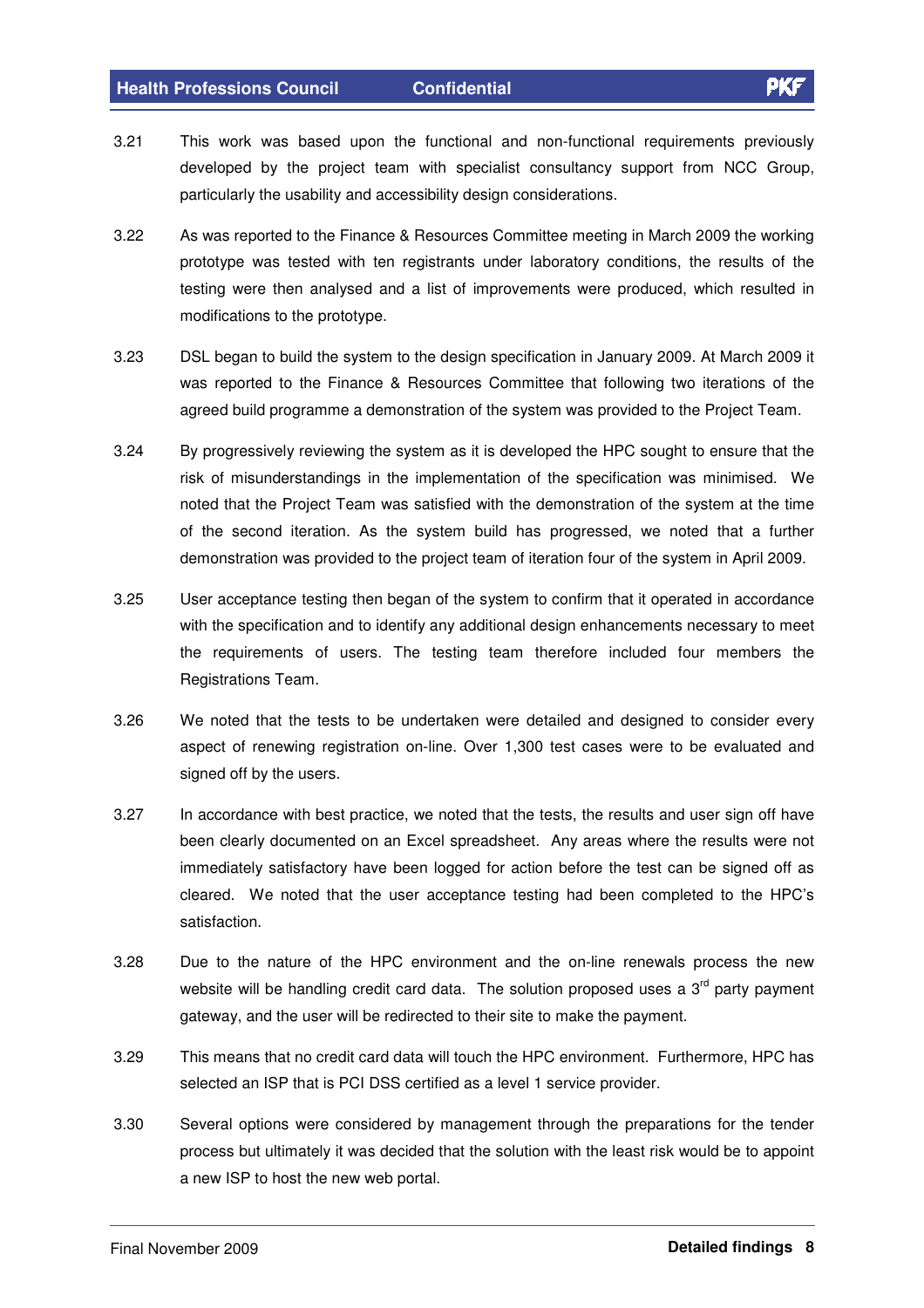- 3.31 Following a tendering process, Rackspace Limited was selected as the internet hosting provider for the online renewals system and to build the hosting environment. A leased line was to be installed to link the online system to Kennington enabling the service to be operational. Upon delivery we noted that the connectivity of the leased line was tested by the provider. Some issues arose from this testing, which required some amendments to the configuration of the infrastructure. We understand that these issues have now been addressed.
- 3.32 Load testing is being undertaken to confirm that the system including the hosting environment will be able to cope with the expected levels of demand from the various groups of health professionals. Rackspace Professional Services were commissioned following a tender exercise where four suppliers were invited to submit proposals to undertake this specialised work on behalf of the HPC. The methodology followed is to build up the number of users incrementally to first establish the failure load of the system. Changes will then be made to the system by DSL or Rackspace Limited to address any potential bottlenecks that may have caused the system to crash.
- 3.33 The load will continue to be increased and the system enhanced until the system is sufficiently resilient to cope with the likely volumes of registrants that will be using the system. Rackspace Professional Services have been used to run the load testing phase. Advice from NCC Group has been sought to determine the appropriate load levels to be tested. At the time of our review the load testing was still being completed, although no insurmountable issues appear to have arisen to date.
- 3.34 We noted that the HPC conducts regular penetration testing as part of their operational risk security control measures. Before the system goes live, we are advised that it will be penetration tested by a third party
- 3.35 Throughout the project the HPC has engaged technical specialists to support the design, testing and implementation of the new system. Based on our review of the project to date the input of these specialists and the results of their work has been clearly documented, considered by the HPC and any issues resolved before the next stage of the project is undertaken.
- 3.36 We have therefore concluded that the controls over usability, scalability and security have continued to operate effectively over the project to date.

#### **Project progress monitoring and quality assurance**

3.37 In accordance with best practice, a Project Sponsor (Chief Executive & Registrar) was identified, together with a Project Manager (HPC Project Manager) and a Project Lead (Director of Operations).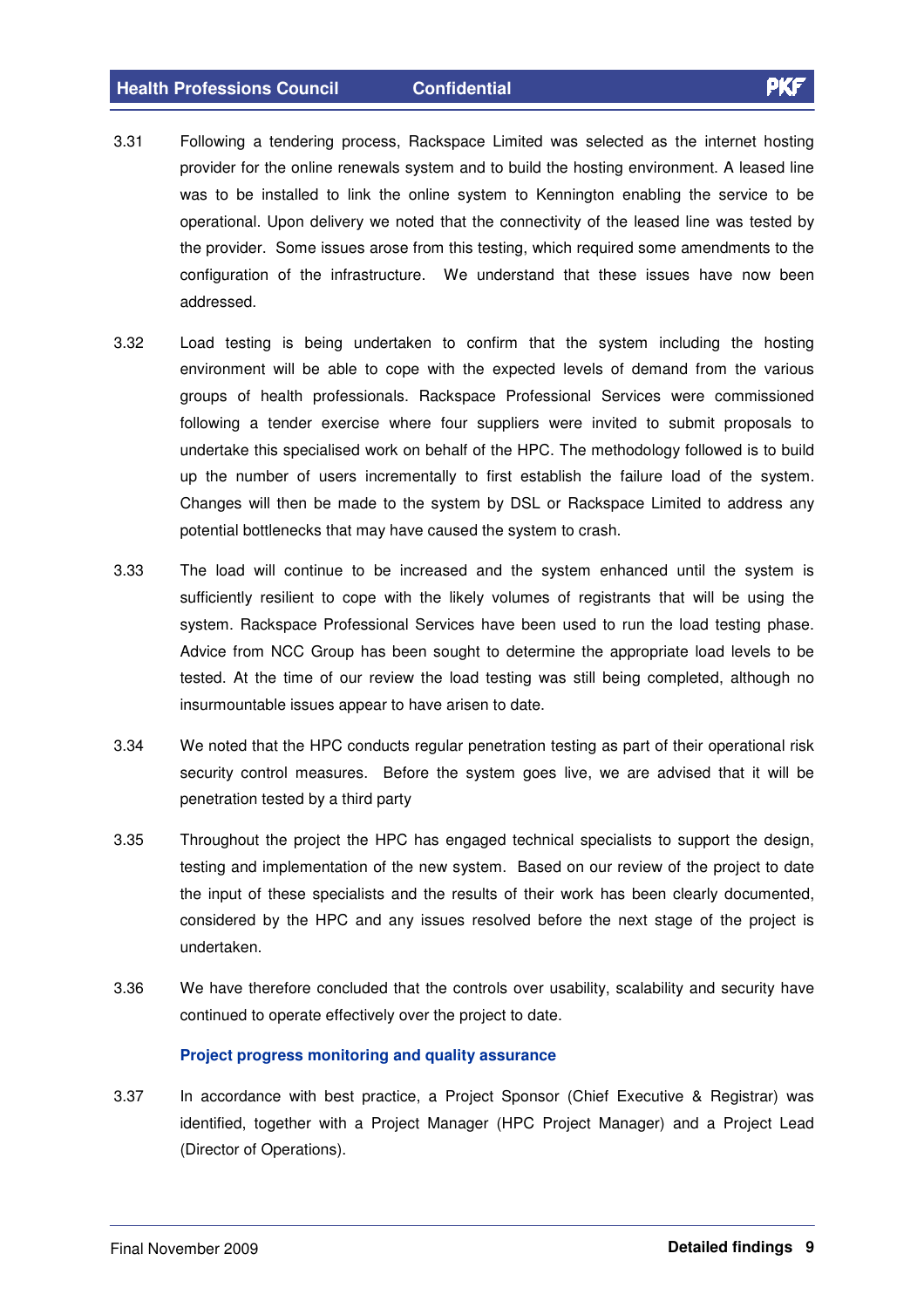- 3.38 The Project Team includes these individuals and other key managers from the departments within HPC who would be affected by the outcomes of the project, including for example Registration, Communications and IT together with technical advisors as they are appointed
- 3.39 The overall approach to the project was set out in a Project Brief. Our review work indicated that this document included the business case for the project, together with its objectives and scope. Further analysis and planning was undertaken and a detailed project plan was developed during 2008, including costs and benefits and a detailed timeline. This has been progressively refined as decisions have been made regarding the design and the likely costs of the project have become more certain.

by the HPC throughout the duration of the project to date.

- 3.40 During the course of implementation phase of the project, the HPC Project Team has met with DSL at least on a monthly basis (generally weekly) and a progress report has been prepared by DSL setting out the various tasks that they have been required to undertake and their status, together with any agreed further actions.
- 3.41 We noted that the Project Team has adopted the HPC's highlight reports format for reporting as the project has progressed and that the project has been included in the HPC's major projects score card report which is presented to EMT every two weeks. A risk and issues log has been maintained throughout the project and has been actively used to highlight issues and to agree remedial actions. The Finance and Resources Committee has also received regular updates on the project during 2009/10, through the Operations report and Information Technology reports presented to each meeting.
- 3.42 In spite of these arrangements, we noted that the project has slipped by thirteen weeks in total and is now expected to be completed in mid-December. We understand that the various reasons for the delays were as follows:
	- DSL delivered the user acceptance testing late by two weeks;
	- User acceptance testing results being addressed and recalculation of production preparation time extended the project by six weeks;
	- Installing the leased line caused two weeks of delays; and
	- A further three weeks of delays in the load balancer/ leased line configuration.
- 3.43 However, the project management arrangements were operating effectively and enabled the delays with the leased line to be highlighted and action to be taken on a timely basis. This matter has now been resolved. There still remains some further testing to be undertaken and the implementation needs to be completed. We understand that the project management and reporting arrangements will continue to operate until the project is finalised.